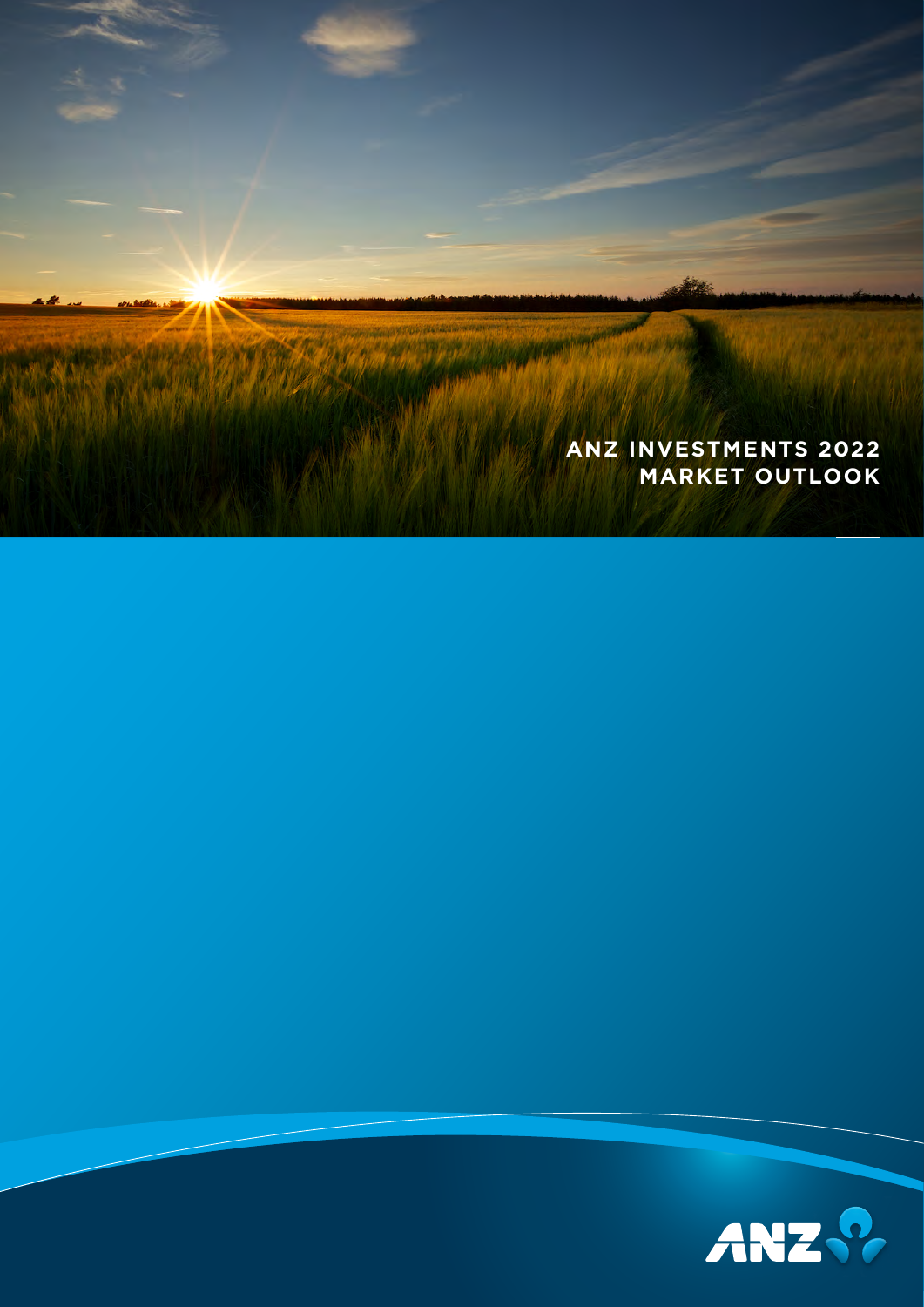#### **CONTENTS**

| A quick look back at 2021                                                                        | ٦ |
|--------------------------------------------------------------------------------------------------|---|
| We expect inflation rates to ease,<br>but remain above historic levels                           | 4 |
| Central bank actions could<br>create asset volatility                                            | 5 |
| Learning to live with COVID in our<br>communities, and economy                                   | 6 |
| Global growth and earnings to<br>remain above-trend, but expect<br>to see some slowing           | 7 |
| Responsible investing: ANZ is<br>ahead of the game - but there's<br>always more we're working on | 8 |
| A challenging year ahead -<br>but plenty of opportunities                                        | g |

#### THIS DOCUMENT IS INTERACTIVE



(≔

Previous page

Contents

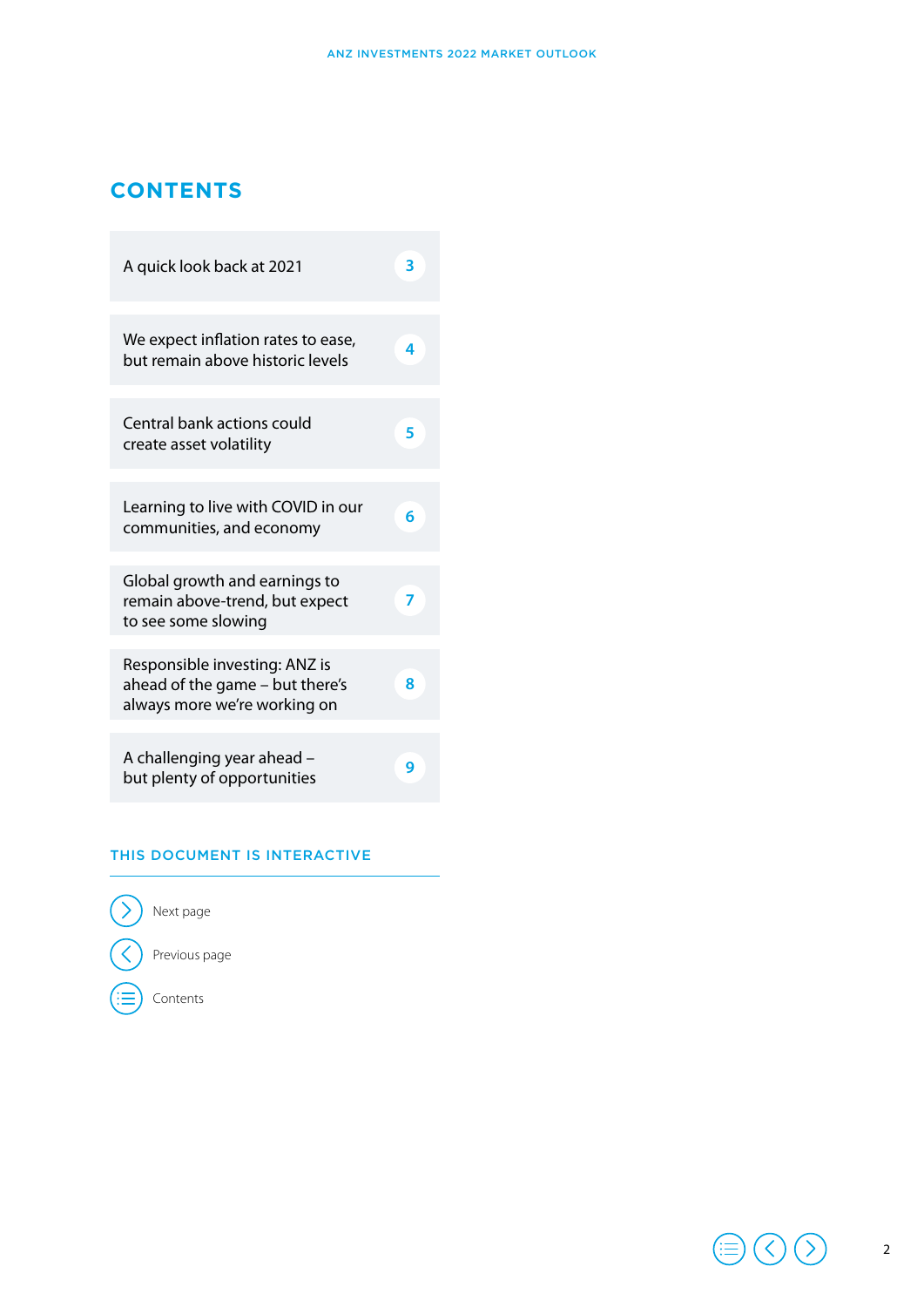# **A QUICK LOOK BACK AT 2021**

Looking back for a moment, 2021 was another stellar year for equity markets, with most global indices we track ending the year with double-digit gains – for some equity benchmarks, it was the third-straight year of returns above 10%.

These exceptional global equity returns saw the majority of our investment funds continue to deliver outstanding returns, reaffirming our belief in active management – the process where our investment specialists take a more hands-on approach to investing. This approach, alongside having well-diversified funds, allows us to capitalise on opportunities and smooth out the bumps during periods of uncertainty.

The COVID-19 outbreak remained the major news story, and while vaccination rates picked up and new treatments for the disease came to market, the virus still circulated in most parts of the world. Furthermore, a new variant, Omicron, was discovered in late 2021 that was thought to be more transmissible than the dominant Delta variant.

Inflation was another hot topic, and despite decade-high rates of inflation, pushing government bond yields higher, sentiment among equity investors remained upbeat.

In the US, the S&P 500 and the NASDAQ 100 both hit alltime highs, finishing the year up 26.9% and 26.6%, while many European markets also finished with double-digit gains. It was a mixed story in Australasia, with the ASX 200 ending the year up 13%, benefiting from the global reopening, while in New Zealand, the NZX 50 underperformed, falling 0.4%.

However, as we just alluded to, government bond yields finished the year mostly higher, which meant bond prices struggled. The weakness in bonds came about as investors prepared for central banks to slowly unwind the easy/stimulatory monetary policy put in place during the early stages of the COVID-19 outbreak.

In fact, some central banks began unwinding policy before the year end, including the Reserve Bank of New Zealand (RBNZ), which became one of the first developed nations central banks to raise interest rates, lifting the Official Cash Rate (OCR) 50 basis points to 0.75% as the Consumer Price Index hit its highest level since 2011.

As we head into 2022, COVID-19 will remain at the forefront of conversations, especially from a societal perspective. New lockdowns and restrictions will be met with frustration and anger. However, even in countries with no official restrictions, high levels of sickness may impact labour availability in essential services like healthcare. This could lead to more cautious consumer behaviour, slowing the demand for goods and services. Meanwhile, restrictions in China will likely continue to impact on global supply chains.

For financial markets, rising interest rates and relatively expensive equity valuations will provide challenges. Nevertheless, there is a lot to be optimistic about as the global reopening continues to underpin a strong rebound in growth. As we turn the calendar, here's ANZ Investments' 2022 Market Outlook.

#### **THE GLOBAL EQUITY RALLY CONTINUED IN 2021, WHILE NEW ZEALAND EQUITIES AND BONDS STRUGGLED**

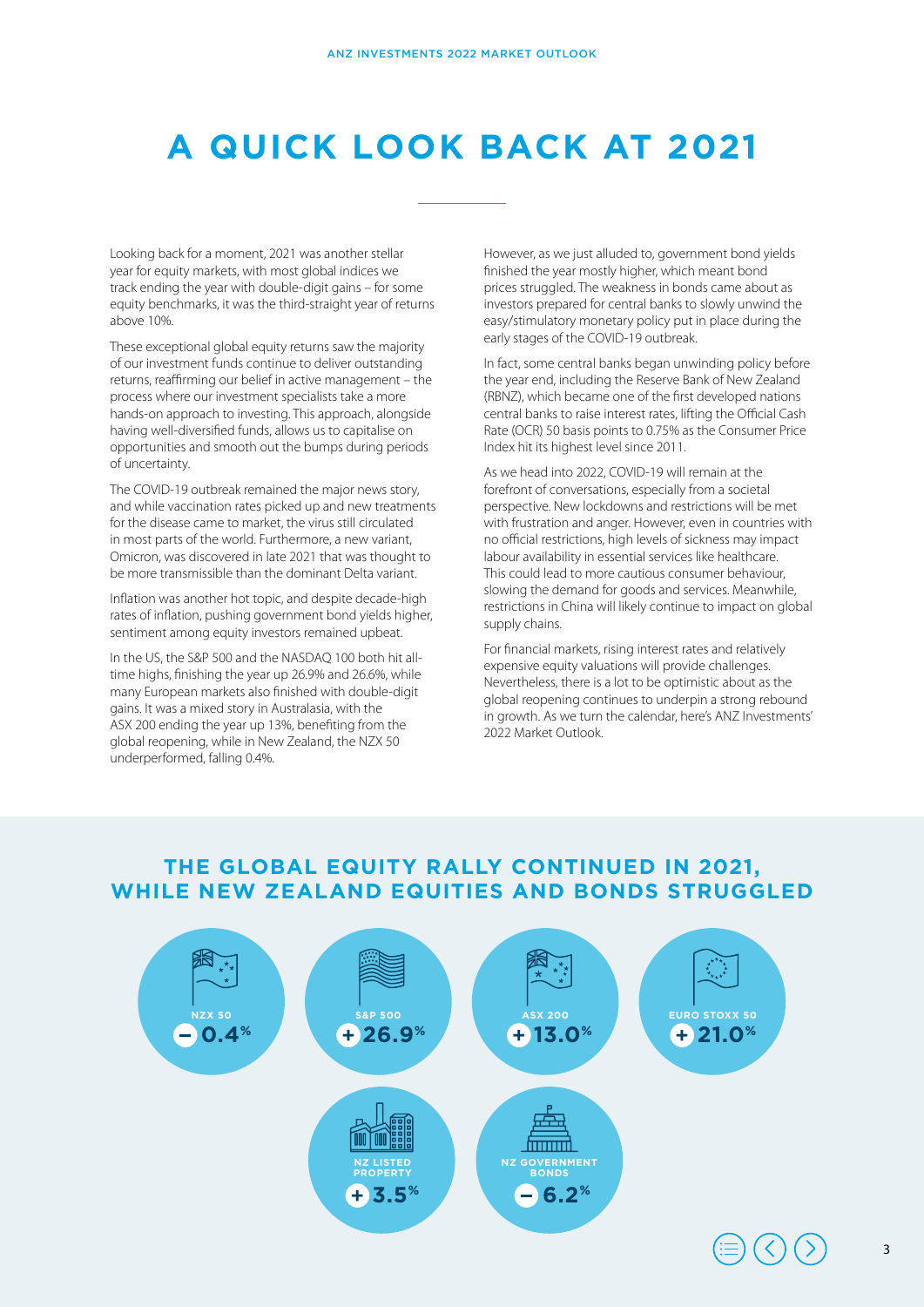## **WE EXPECT INFLATION RATES TO EASE, BUT REMAIN ABOVE HISTORIC LEVELS**

Inflation was a prominent theme in 2021, with levels reaching decade-highs in New Zealand, the US, and several other countries. As we head into 2022, we expect inflation to remain one of, if not the key issue investors will face.

Our base case is that rates of inflation in most developed nations will slow in 2022, however, we expect them to remain above pre-pandemic levels. The easing of inflation will come from both a slowing of consumer demand and improvements in the supply side of the global economy.

On the demand front, a combination of rising interest rates, which will increase consumers' borrowing costs, and the reduction of fiscal stimulus, will slow consumer spending – a key contributor to the jump in prices during 2021.

Meanwhile, supply chain pressures, which plagued the global economy since the start of the pandemic, should start to moderate as ports and other key transport hubs improve capacity, helping to alleviate product shortages, and in turn, improve international commerce.

Elsewhere, we expect to see a significant pullback in some idiosyncratic sectors that were notable contributors to headline inflation in 2021. These include used-car prices, airfares and hotels. The surge in these outliers is best



The Manheim US Used Vehicle Value Index

Source: Manheim Consulting

illustrated by the price of used cars. The Manheim US Used Vehicle Value Index, which provides monthly updates on the prices of used cars sold at wholesale auctions in the US, rose from around 141 in January 2020 to a high above 230 in November 2021.

As we assess the outlook for inflation, the risk to our view is that core inputs such as energy prices, rents, and wages continue to rise at an above-average pace. Under this scenario, central banks would be forced to raise interest rates faster than we first thought, pushing bond yields higher, which in turn, would weigh on equity valuations.

"2021 ended with central bankers, including the US Federal Reserve, responding to high inflation by reducing asset purchases and indicating that rates will rise in 2022. Understanding how the post-COVID-19 investment landscape evolves will be very important, particularly whether the factors that have supported equity markets until now can persist. Since mid-2020, the recovery in company earnings has been driven by strong private sector demand for goods, which have been sustained by fiscal transfers and elevated savings. However, 2022 may be more challenging due to tighter labour markets, rising global interest rates, **The value of a used car has been increasing <b>right** rising geopolitical risks and slower Chinese growth."



*Maaike van Tol, Head of Asset Allocation, Investment Strategy & Portfolio Management at ANZ Investments*



4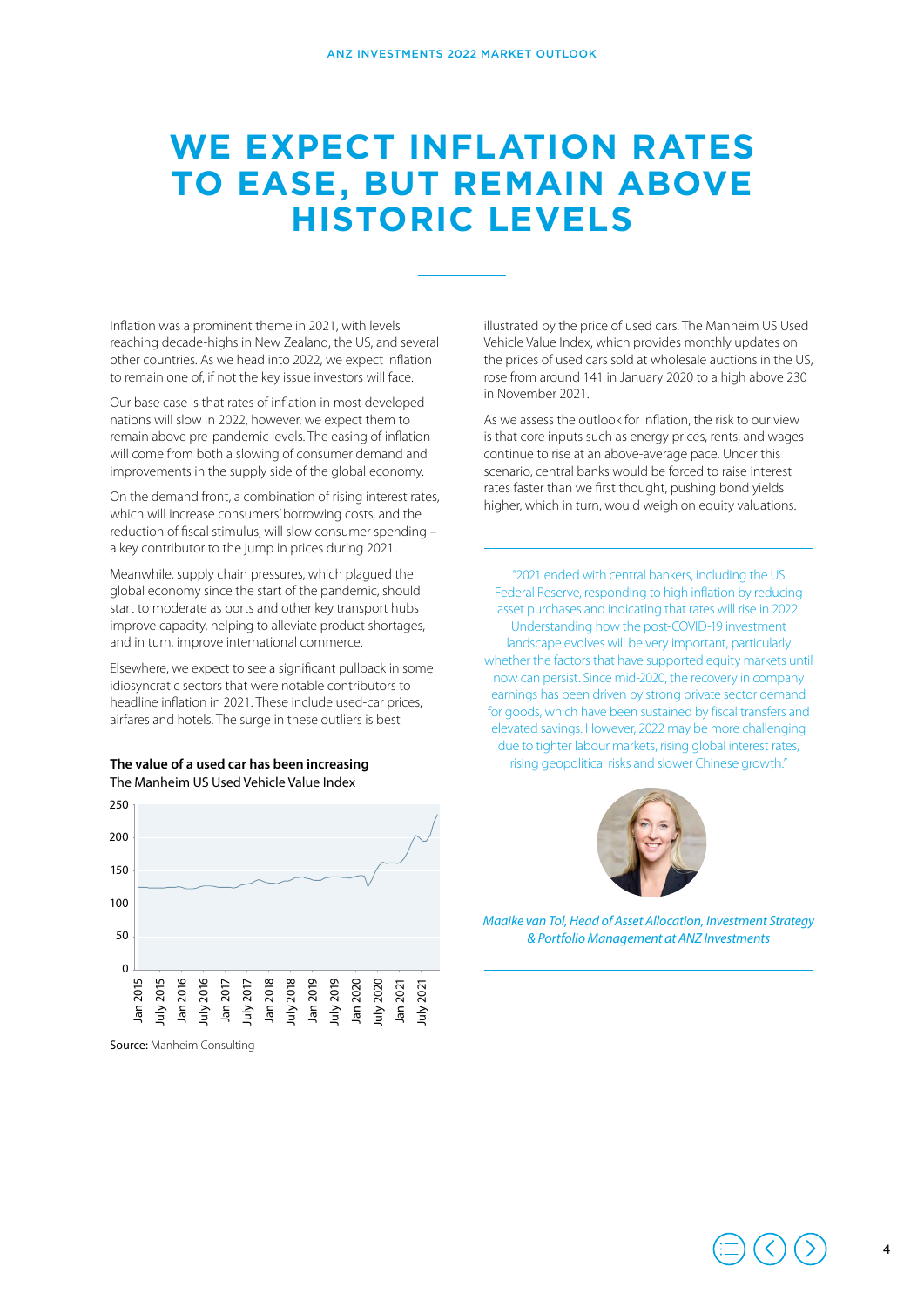## **CENTRAL BANK ACTIONS COULD CREATE ASSET VOLATILITY**

In March 2020, numerous central banks, almost in unison, cut interest rates and enacted bond-buying programmes to support the global economy as the COVID-19 outbreak worsened and lockdowns brought business activity to a halt.

Just as the interest-rate cuts were in lockstep, many had assumed that as the global economy recovered, policy normalisation across the major central banks would occur at roughly the same time; policy rates would rise and central bank balance sheets would slowly be reduced.

However, as we saw in the latter parts of 2021, several factors meant some central banks, including the RBNZ, were early to act as inflation rose to decade-highs and capacity constraints tightened. On the other hand, the Reserve Bank of Australia (RBA), US Federal Reserve ('the Fed') and European Central Bank have been slower to respond to inflationary pressures, with recent comments and market pricing indicating a start to the removal of monetary accommodation.

In New Zealand, the RBNZ appears to be on track to raise the OCR several times in 2022 after it shifted to a tightening bias in 2021, which saw interest rate markets price in an OCR of 2.25% by December 2022.

Our base case is that the OCR is lifted to just 1.5% by the middle of 2022. We believe an OCR significantly higher than 1.5% could weigh on the domestic economy given its high debt-to-income and debt-to-GDP ratios. Moreover, as the government crafts policy to slow house price growth, higher interest rates, which increase borrowing costs, could exacerbate any weakness in house prices.



**New Zealand's debt has grown considerably** RBNZ balance sheet (all assets) in NZ\$bn

Source: Reserve Bank of New Zealand

Furthermore, as the domestic economy reopens and supply-side constraints (both goods and labour) improve, inflationary pressures should ease, which could lead to a scenario of a slowing economy, declining inflation, but rising interest rates.

Overseas, the Fed has signalled it will begin raising interest rates in 2022 and markets have moved to price in a faster pace of rate hikes – with just under four hikes expected in 2022. However, for most of 2021, the Fed had appeared more cautious, with policymakers believing that inflation rates would ease in the later stages of 2022. The pace of rate hikes now hinges on how inflation develops during 2022 and how the labour market evolves versus the Fed's assessment of "maximum employment". The risk is that continued inflation from wages and shelter (i.e. rents) force the Fed to hike more quickly, which could result in an abrupt slowdown in economic activity.

Finally, in Australia, the RBA has indicated that raising interest rates in 2022, at this stage, is unlikely. Its Governor, Philip Lowe, said in December that "In our central scenario, the condition for an increase in the cash rate will not be met next year (2022)".

Against this backdrop, we see a benefactor of a slower, and potentially less volatile interest rate path from the RBA in 2022 being the Australian dollar versus the New Zealand dollar. Our medium-term view is that the New Zealand dollar will continue to underperform the Australian dollar.

"The risk for New Zealand is that when its economy reopens the current supply-led inflation dissipates, and the structural forces which have been capping local inflation and GDP growth over the last decade reassert themselves. Therefore, the RBNZ in 2022 will need to get the hike path just right to avoid a housing-led deflationary outcome, especially as the impact of several government policies aimed towards slowing house price growth have yet to have a full impact."



*Ray Jack, Credit Analyst, ANZ Investments*

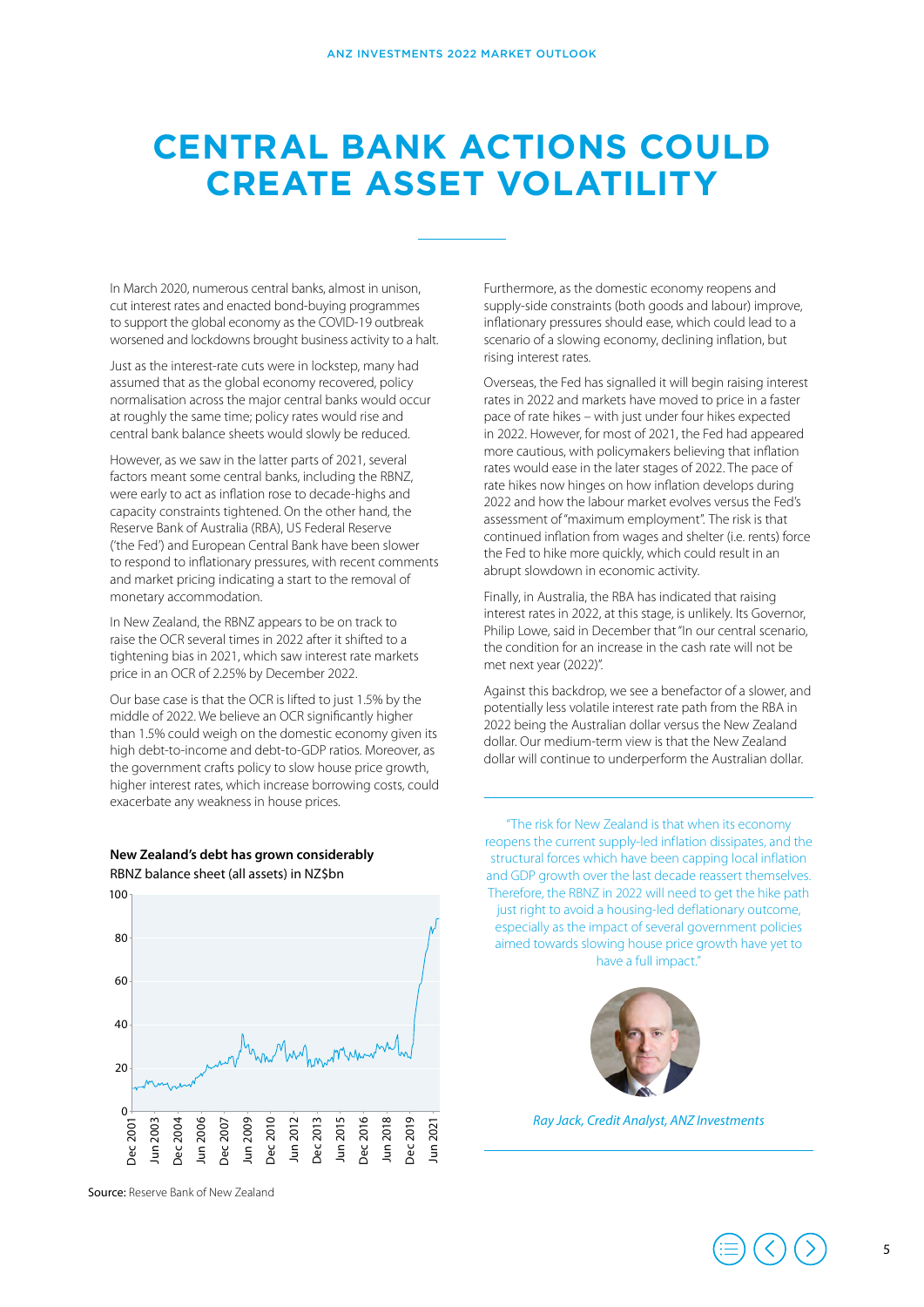## **LEARNING TO LIVE WITH COVID IN OUR COMMUNITIES, AND ECONOMY**

Having all but eliminated COVID-19 from the community, the first half of 2021 saw rapid growth in the New Zealand economy as the Government's pandemic response allowed a return to some sense of normality. But having successfully managed to keep the Delta variant at bay, August saw the variant enter the community and quickly spread, sending the country into further lockdown.

Nevertheless, economic data showed that, once again, the economy remained resilient, with growth only contracting by 3.7% in the third quarter of the year – much better than many had expected. However, despite this, it did not translate into a good year for domestic equities with the NZX 50 ending the year down 0.4%, as it underperformed most global counterparts.

Although New Zealanders are enjoying new-found freedoms, thanks to very high levels of vaccination, the introduction of vaccine passports and the promise of a gradual reopening of New Zealand's borders, the outlook for the local economy looks challenging. The strong economy and ongoing supply constraints saw the RBNZ begin to raise interest rates in 2021, and we expect this to continue in 2022, although, as we alluded to earlier in this report, not at the same pace that many others expect.

Moreover, we expect the economy to cool as two key sectors – housing and immigration – face headwinds.

House prices have headed higher, increasing 23.8% in the year to end November 2021 (REINZ data). But monetary policy is tightening quickly, and mortgage rates have increased significantly since the start of the current interest rate tightening cycle. The effect on house prices, and the knock-on impact on consumers, will therefore be key.

Another question mark will be around immigration. Will people come to, or leave, New Zealand? There may be New Zealanders overseas who intend to return home

**New Zealand shares underperformed in 2021**

once borders open up – either to visit, or to relocate more permanently. But will this be offset by people going overseas? Many younger Kiwis have put their OEs on hold and, in the past, Australia has opened its door for our workers, and this may well be repeated. Continued border closures resulting in net negative migration is a key risk to the economic outlook in 2022 through demand for housing and its impact on the labour market.

From an investment perspective, despite a relatively muted outlook for domestic equities, there remain a number of quality companies that can continue to adapt and thrive in this ever-changing environment.

"With the likelihood of ongoing disruption from COVID-19, 2022 is looking like another year of uncertainty in financial markets. This is likely to be in combination with ongoing disruptions to global supply chains which will continue to put pressure on the pricing and availability of goods in and out of New Zealand. Pressure on wages driven by a shortage of labour across many industries will keep inflation front of mind and see interest rates continue to edge higher. Against this backdrop, the New Zealand share market is expected to deliver muted returns given its bias to interest-rate sensitive stocks."



*Craig Brown, Head of Australasian Equities at ANZ Investments*



Australia US New Zealand

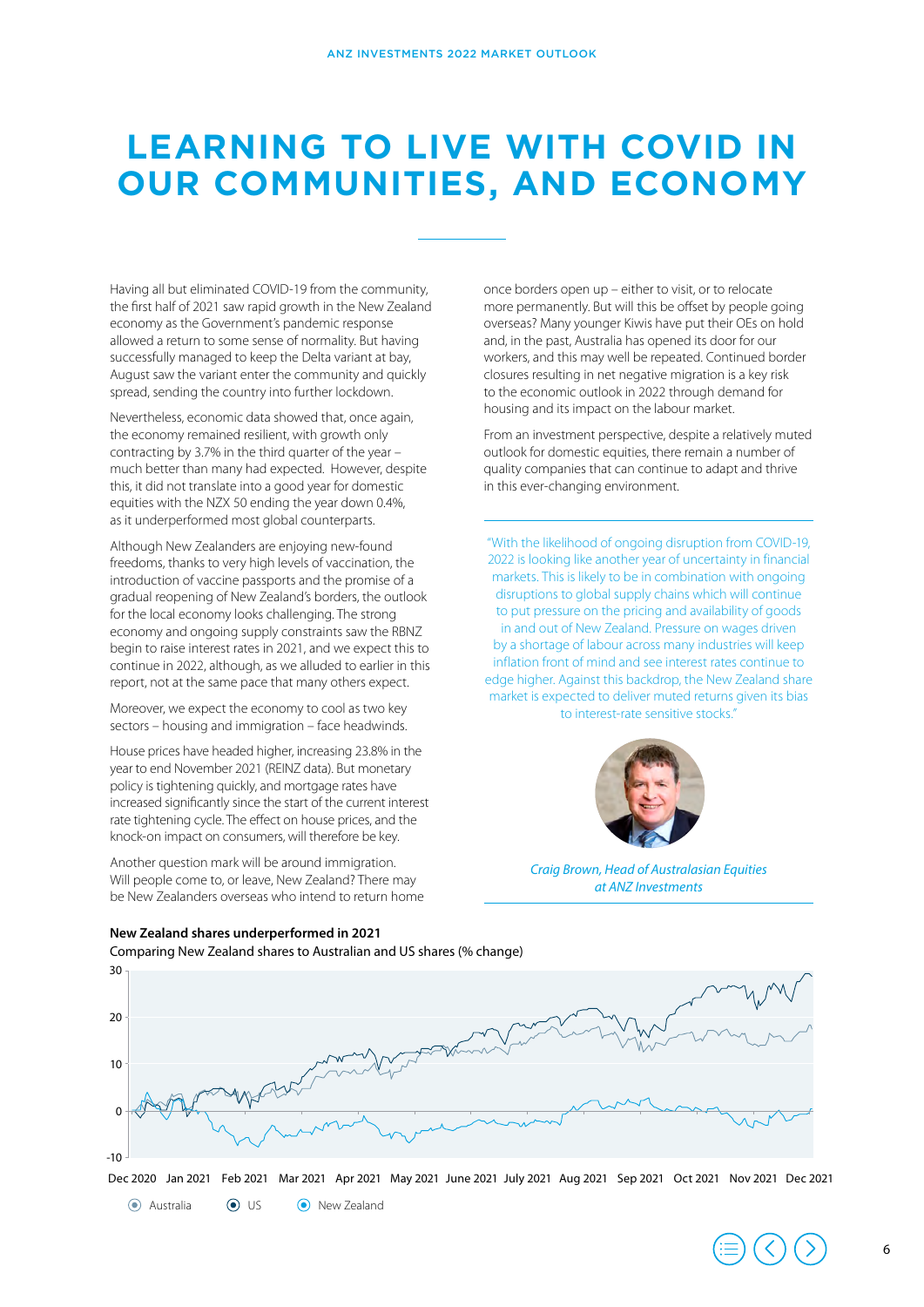### **GLOBAL GROWTH AND EARNINGS TO REMAIN ABOVE-TREND, BUT EXPECT TO SEE SOME SLOWING**

2021 was a year of very strong growth, despite the constant threat posed by COVID-19. Progress was driven by a sharp post-lockdown recovery, as the global vaccination roll-out continued at pace, allowing many countries to gradually scale back restrictions and open for business once more.

As we head into 2022 however, uncertainty has come back to cloud the outlook. Persistently high inflation is a risk that raises the prospect of higher interest rates, while a resurgent pandemic in the form of the Omicron variant is the biggest risk to economic growth.

Our view is that growth will remain above-trend, albeit at a lower rate relative to last year – which included the rebound off the 2020 slowdown. It's a view shared by the IMF, who in its October 2021 World Economic Outlook projected the global economy to grow by 5.9% in 2021 (which was 0.1% lower than in its July forecast) and by 4.9% in 2022.

"The downward revision for 2021 reflects a downgrade for advanced economies—in part due to supply disruptions and for low-income developing countries, largely due to worsening pandemic dynamics. This is partially offset by stronger near-term prospects among some commodityexporting emerging market and developing economies."

The threat posed by Omicron is real given the sharp increase in infection rates and evidence it is well on its way to becoming the most dominant variant of the virus. While current vaccines should provide some protection against the risk of severe infections, a concern is that Omicron's rapid spread could see a return to lockdowns across Asia, which would further disrupt supply chains and add to inflationary pressure.

Even under a scenario of no restrictions in developed markets, cautious consumer behaviour has the potential to slow the demand for services relative to goods, keeping goods inflation elevated. It could also hinder the return to work for parents, keeping labour markets tight and wage pressures high.

The key differences – at least when compared to the start of the pandemic in March 2020 – is that vaccine manufacturers should be able to quickly adapt current vaccines to better target the Omicron strain, and the new antiviral drugs which are now readily available. This should provide the global economy with some support given that known solutions could be delivered in the first quarter of the year.

The most recent third-quarter earnings season showed company earnings and revenue that were better than average, but slowing compared to the very strong growth off the 2020 lows. The question is whether companies can continue to grow earnings against the backdrop of lingering COVID-19 infections and lower, but above-trend global growth.

Our view is that earnings should be supported by elevated demand, as consumers spend down their savings accumulated during prior lockdowns. We're also seeing low inventories in manufacturing industries. So even if demand is not as robust as hoped, the manufacturing cycle should remain strong into 2022 as inventories are rebuilt. This supports the earnings and growth outlook for the time being.

Against this backdrop and from what we know at present, we are comfortable to remain overweight to growth assets, but we will remain alert to the development of inflation, and the impact that Omicron has on the recovery.



#### **Global growth to remain above trend, albeit at a lower rate relative to last year** Real GDP growth (Annual percent change)

Source: International Monetary Fund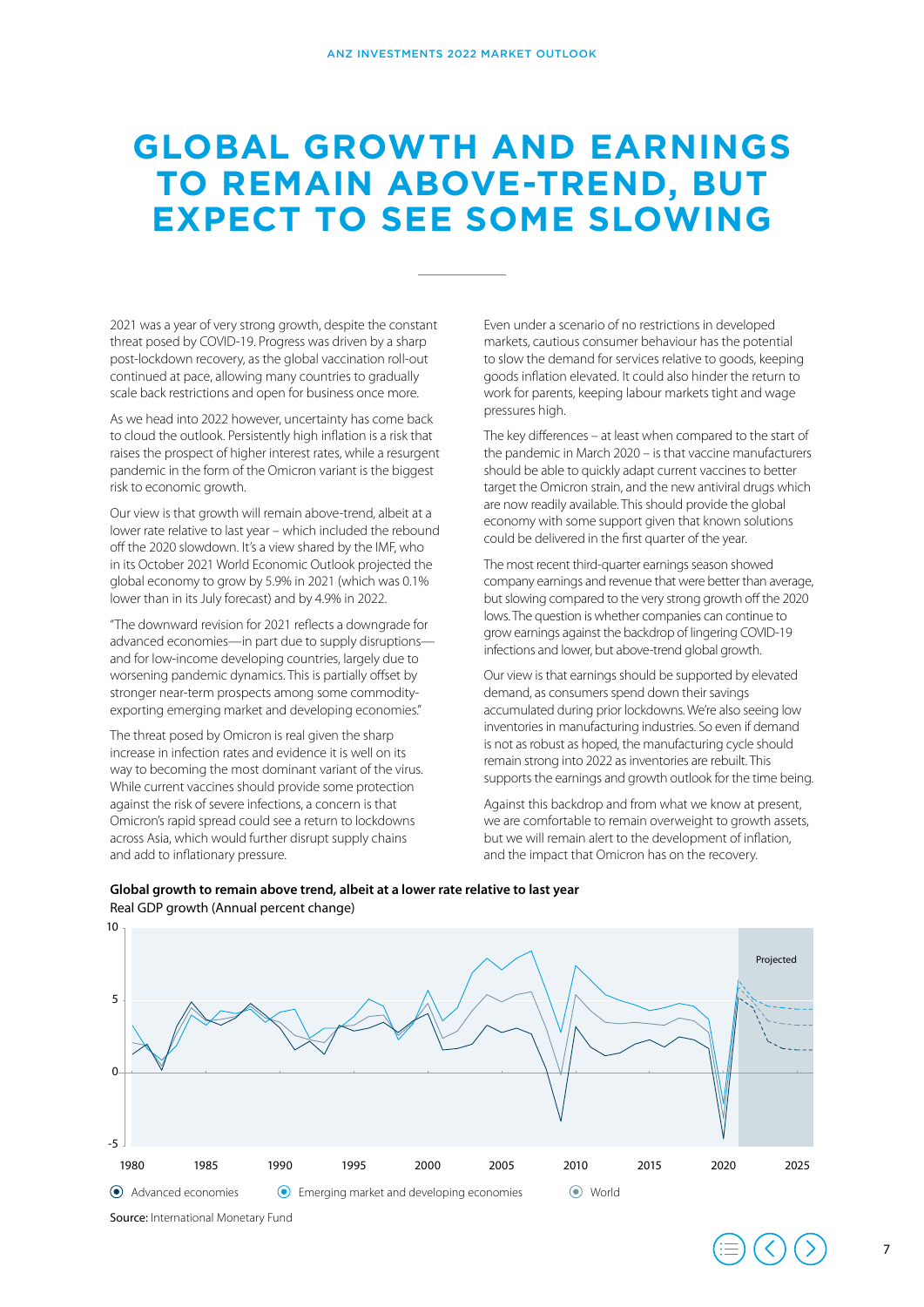### **RESPONSIBLE INVESTING: ANZ IS AHEAD OF THE GAME – BUT THERE'S ALWAYS MORE WE'RE WORKING ON**

Over the last 12 months there have been a number of significant events across the responsible investment landscape, with the most notable of these being the 2021 United Nations Climate Change Conference (COP 26) held in Glasgow, where countries came together to pledge targets signalling a move to a lower-carbon world.

Globally, ESG (Environmental, Social and Governance) investing continued to gain traction, shown through record inflows to ESG-labelled funds and investors demanding greater transparency and commitments from portfolio companies. One such example was investor group Engine No.1 taking three seats on ExxonMobil's board in an effort to speed up the company's decarbonisation strategy.

As we head into 2022, our view is that interest from investors will grow as they demand both accountability and transparency of company's targets and their progress towards climate-related goals and reducing carbon emissions.

The ball is also rolling in New Zealand, with a significant milestone being the introduction of climate-related financial disclosures. Listed companies, fund managers and a number of other entities will be required to report on the climate-related risks and opportunities that their companies, assets, investments and portfolios face, and the strategies that they will implement to respond to these. New Zealand joins a small, but growing list of countries around the world that require business entities to publish these disclosures.

This means the companies that we invest in across New Zealand will be required to publish their risks, opportunities and strategies to combat climate change. As an active investment manager, we can factor these into our decision making by selecting companies that we believe will be resilient to climate change, and which have the ability to adapt their business models to continue to thrive over the long term.

ANZ Investments will be required to report under this framework. We already undertake a significant amount of work to assess the risks and opportunities our funds face over the short, medium and long term, and we believe this requirement will give our investors greater transparency on where the risks and opportunities lie in their KiwiSaver and investment accounts.

#### **Walking the talk: Measuring and reporting on sustainability focussed funds**

In 2021, we set a number of sustainability-linked goals for the OneAnswer KiwiSaver Scheme Sustainable International Share Fund and we publish a quarterly update detailing progress towards these goals.

One of the measures we use to show the carbon footprint of the fund is the weighted average carbon intensity (WACI), which represents each company's total Scope 1 and Scope 2 carbon emissions (measured in tonnes) per US\$1m in sales. This allows for comparison between companies of different sizes.

As at 31 December 2021, the carbon intensity of the fund was 68% below that of the MSCI benchmark, as a result of the fund 's tilting towards companies that have a lower carbon intensity. You can view the full report on the ANZ website.

#### **Weighted Average Carbon Intensity (WACI)** OneAnswer KiwiSaver Scheme Sustainable International Share Fund



Source: ANZ Investments and MSCI (see MSCI disclaimer on page 10)

Throughout 2022, we will see more companies start to publish emissions data for their own operations, and the impact of their supply chain, which will give a more complete picture of a company's end-to-end operations.

Improving data quality over the coming years will also allow investors to make more meaningful decisions by combining a company's climate outlook with the financial outlook, and how these factors might influence the company's valuation in the long term.

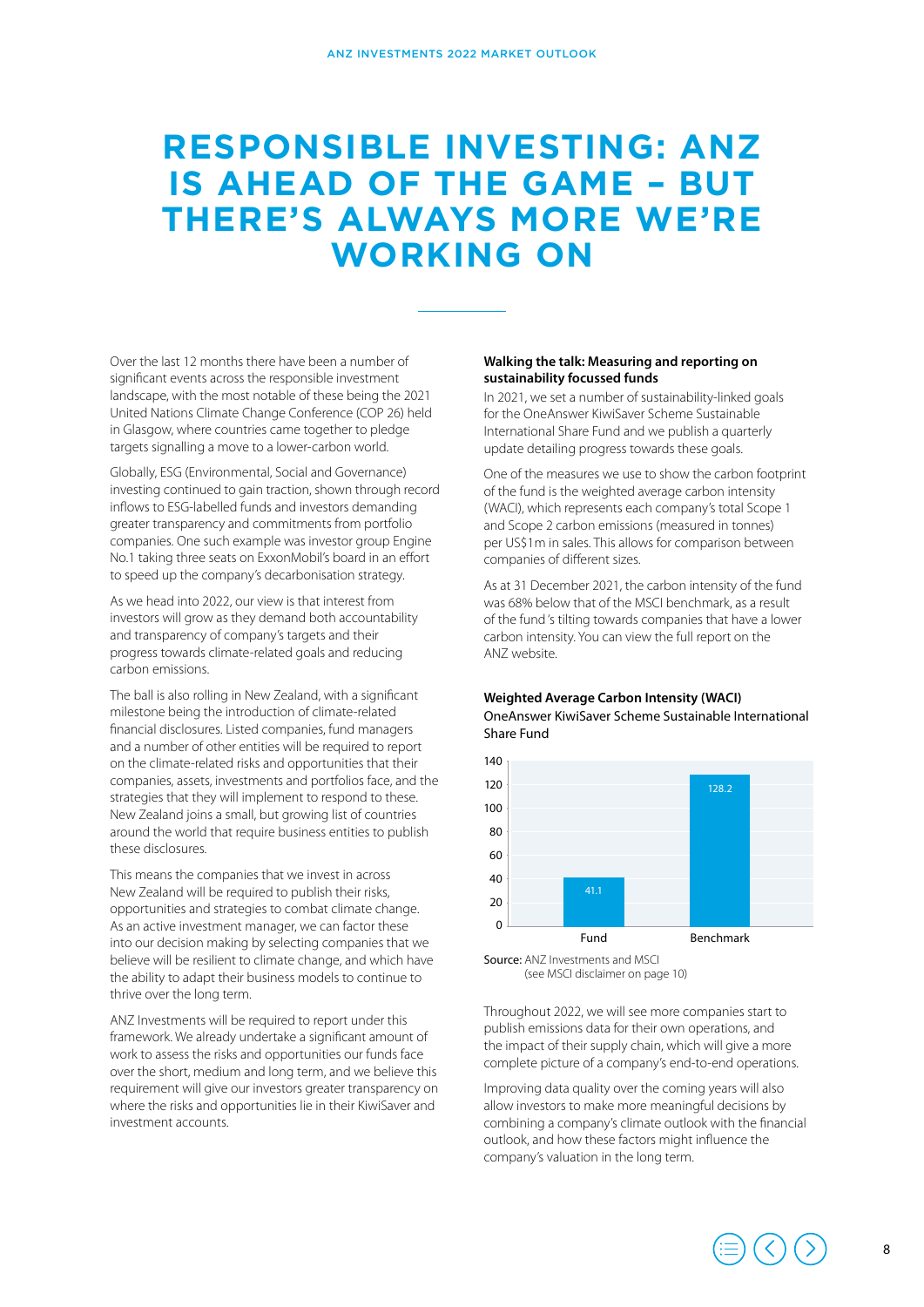## **A CHALLENGING YEAR AHEAD – BUT PLENTY OF OPPORTUNITIES**

More than two years into the global pandemic, we would be remiss to not think it will remain at the forefront in 2022.

The pandemic did, and will continue to, test societies resilience as democracy continues to be challenged around the world. However, we believe the challenges faced in 2021 can be alleviated through global cohesiveness as we look to a life that somewhat resembles the pre-pandemic era.

At home, New Zealand has a stable government and a robust set of societal values that makes it an attractive place to be amid the challenges seen around the world. In saying that, there is a lot to be optimistic about when we look overseas. The unabated work on the vaccination front – and now even more pertinent – at-home treatment for COVID-19, will play a significant role in a return to pre-pandemic living.

From an investing standpoint, 2022 is shaping up as a challenging year for both equities and bonds as central banks navigate policy normalisation. They will have to balance raising interest rates without stifling the economic recovery. And on the flipside, if policy normalisation is slow, the inflation concerns could exacerbate.

Nevertheless, no matter what 2022 brings, we believe our active management approach, alongside our well-diversified funds, will serve as a fundamental tool to smooth out the bumps and capitalise on the opportunities, of which both we are likely to be faced with in the year ahead.

Just as we did before, and during the pandemic, our focus remains on quality companies and assets that exhibit strong governance and values. This approach should continue to serve our investors well, targeting above-average returns on a consistent basis over the long-term.

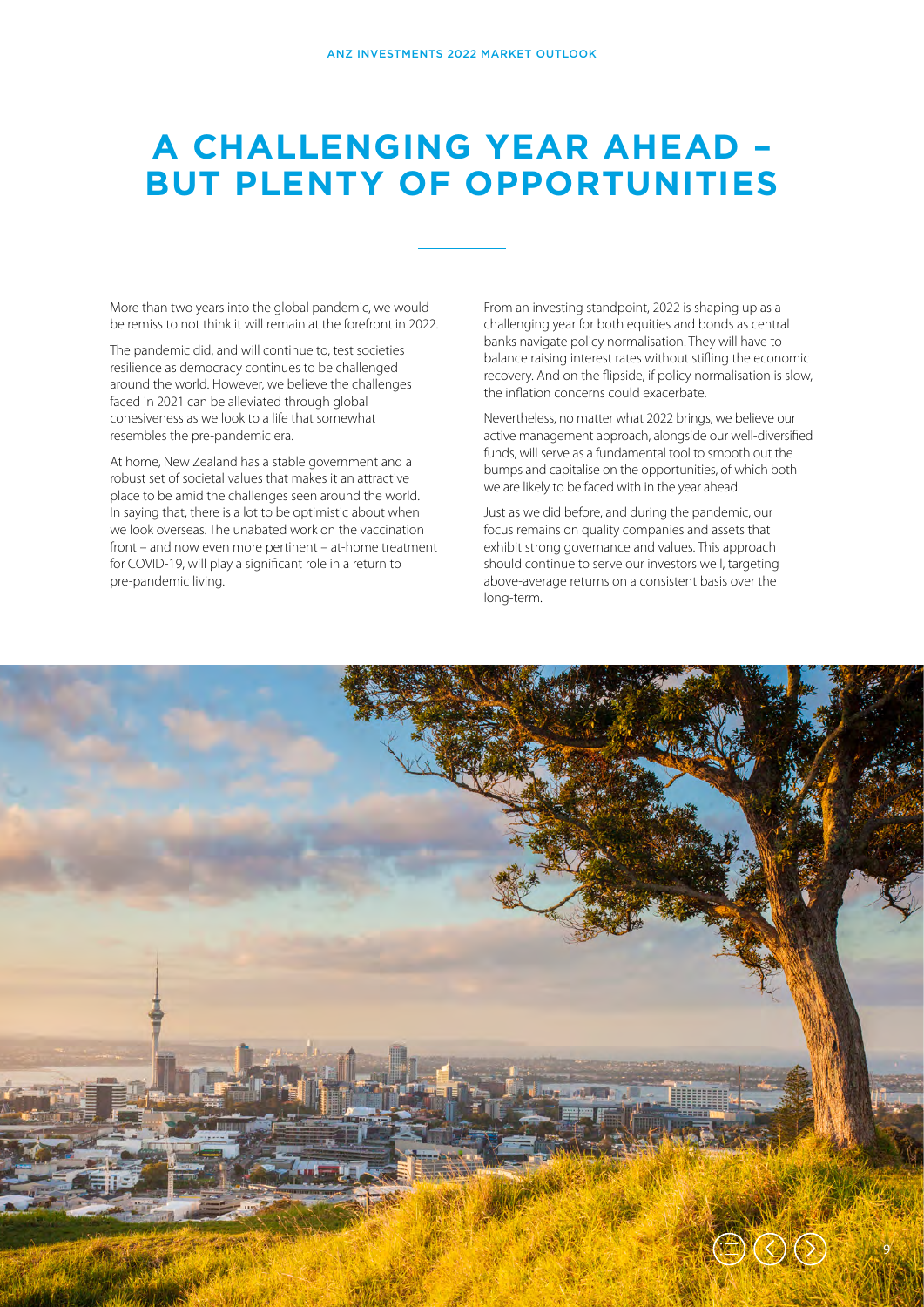This material is prepared by ANZ New Zealand Investments Limited ('ANZ Investments'') as at 31 December 2021 and is subject to change. All statements and figures are<br>accurate as at 31 December 2021.

While ANZ Investments has taken care to ensure that this information is from reliable sources, it cannot warrant its accuracy, completeness or suitability for your intended use.<br>To the extent permitted by law, ANZ Investme

Not investment advice: This document is for information purposes only and is not advice. Investors should obtain independent financial advice prior to acting in reliance on this document.

Performance: Past performance is not indicative of future performance. The actual performance realised by any given investor may be negative or positive.

No reproduction: No part of this Document may be reproduced, provided or distributed without the prior written consent of ANZ Investments.

ANZ New Zealand Investments Limited ('ANZ Investments') is the issuer and manager of the OneAnswer KiwiSaver Scheme. Important information is available under<br><u>[terms and conditions](https://www.anz.co.nz/content/anzconz/nz/en/comms/investments/documents-forms/important-information.html)</u>. Download the <u>quide and product disclosu</u>

MSCI disclaimer source: MSCI. This report contains information (the "Information") sourced from MSCI Inc., its affiliates or information providers (the "MSCI Parties") and may<br>have been used to calculate scores, ratings or any data or Information herein and expressly disclaim all express or implied warranties, including of merchantability and fitness for a particular purpose. The Information is<br>not intended to constitute investment advice or in connection with any data or information herein, or any liability for any direct, indirect, special, punitive, consequential or any other damages (including lost profits) even if<br>notified of the possibility of such damag